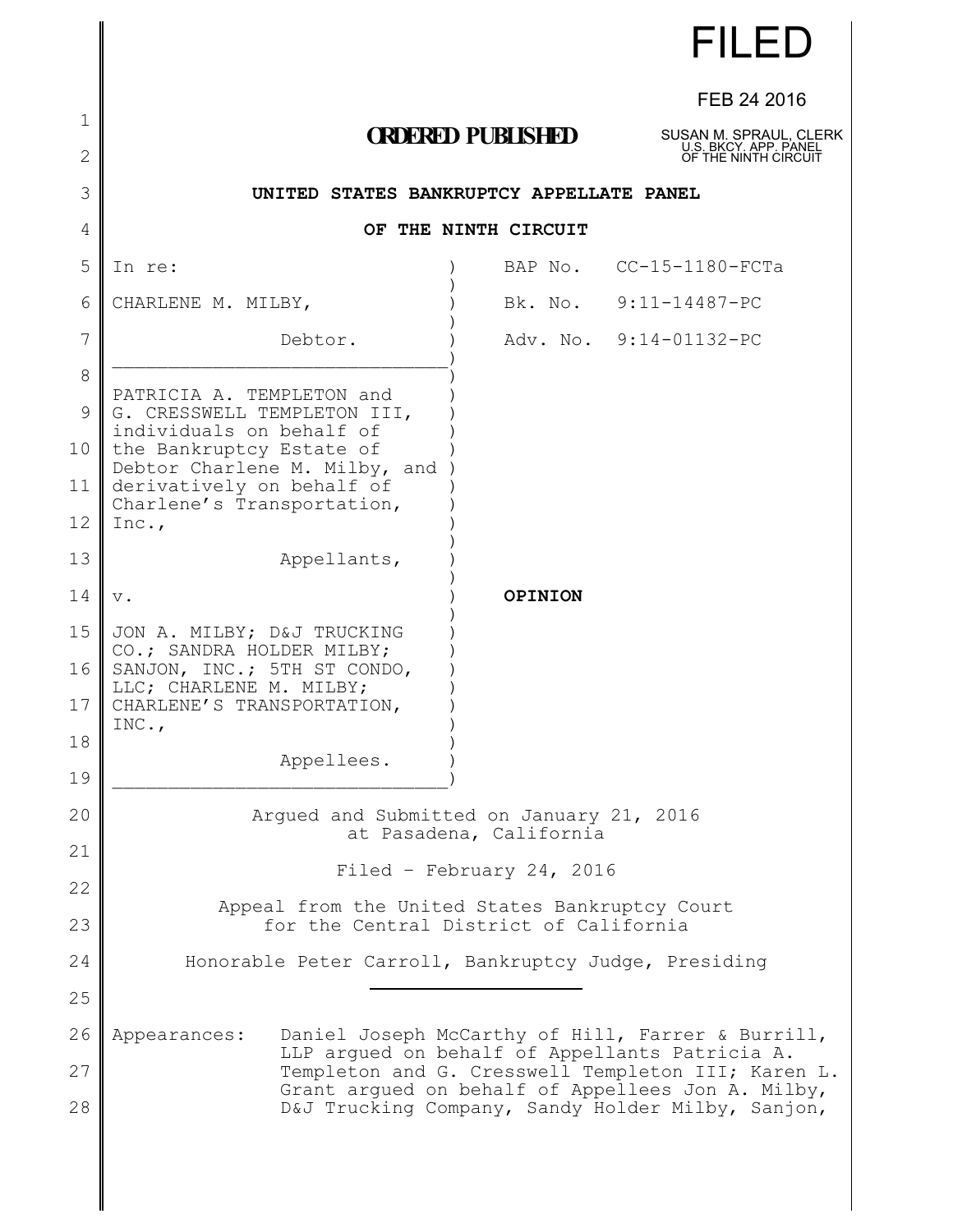1 2 Inc., 5th St. Condo, LLC, Charlene M. Milby, and Charlene's Transportation, Inc.

3 Before: FARIS, CORBIT\*, and TAYLOR, Bankruptcy Judges.

 $\overline{a}$ 

5 FARIS, Bankruptcy Judge:

# 6

4

# 7

23

# **INTRODUCTION**

8 9 10 11 12 13 14 15 16 17 18 19 20 21 22 Appellants Patricia A. Templeton and G. Cresswell Templeton III initiated an adversary proceeding on behalf of themselves and Debtor Charlene M. Milby's bankruptcy estate to avoid fraudulent transfers. Appellees Jon A. Milby, D&J Trucking Company, Sandy Holder Milby, Sanjon, Inc., 5th St. Condo, LLC, Charlene M. Milby, and Charlene's Transportation, Inc. moved for summary judgment on the ground that the claims were untimely by virtue of the two-year statute of limitations under  $\frac{1}{5}$  546(a)(1).<sup>1</sup> The bankruptcy court agreed with Appellees that certain of the Templetons' claims were untimely, holding that, while chapter 7 trustee Sandra K. McBeth was diligent and could not have discovered the causes of actions earlier, she did not diligently pursue the claims after discovery. The court thus granted summary judgment and dismissed those claims pursuant to  $$546(a)(1)(A).$ 

24 25 Honorable Frederick P. Corbit, Chief United States Bankruptcy Judge for the Eastern District of Washington, sitting by designation.

26 27 28 <sup>1</sup> Unless specified otherwise, all chapter and section references are to the Bankruptcy Code, 11 U.S.C. §§ 101-1532, all "Rule" references are to the Federal Rules of Bankruptcy Procedure, Rules 1001-9037, and all "Civil Rule" references are to the Federal Rules of Civil Procedure, Rules 1-86.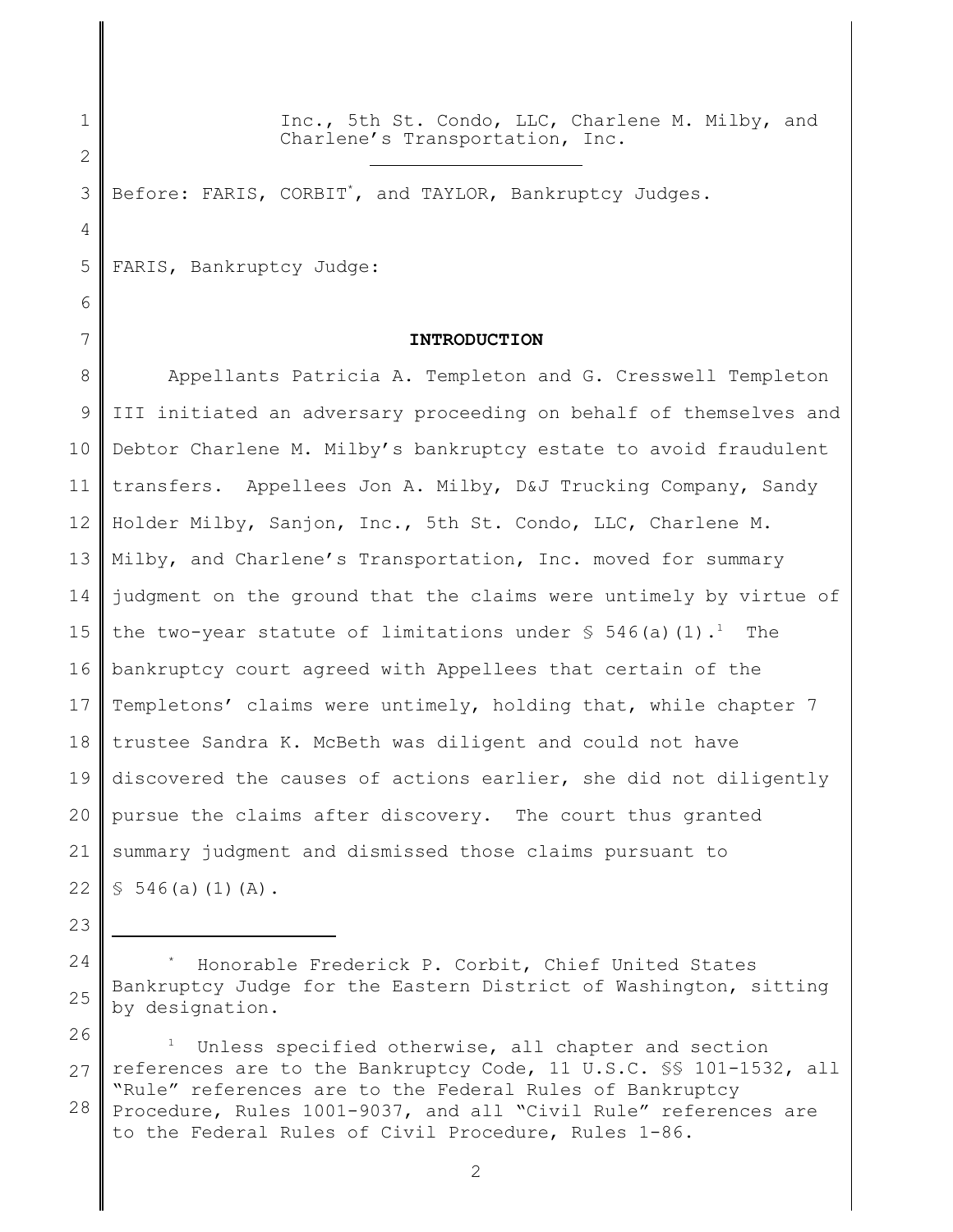1 2 3 4 5 6 7 8 We hold that the bankruptcy court erred in its application of equitable tolling to the two-year statute of limitations. We affirm other decisions of the bankruptcy court in a separate memorandum entered concurrently with the entry of this opinion. Accordingly, we AFFIRM IN PART and VACATE IN PART the bankruptcy court's order granting summary judgment; VACATE the court's order denying reconsideration; and REMAND this action for further proceedings consistent with our opinion.

9

# **FACTUAL BACKGROUND**<sup>2</sup>

10 11 12 13 14 15 The Debtor is a materials hauling broker who conducts certain business operations through a wholly-owned company, Charlene's Transportation, Inc. ("CTI"). The Debtor filed for chapter 7 bankruptcy on September 22, 2011, and the Trustee was appointed to administer her estate. The Templetons filed a proof of claim in the amount of \$2,756,077.21.

16 17 18 19 20 21 22 23 24 The Debtor has an adjudicated history of concealment and refusal to produce relevant information. The Templetons initiated an adversary proceeding to deny discharge under § 727 and determine the dischargeability of the Debtor's debts to the Templetons under § 523. The Templetons argued that, under § 727, the court should deny the Debtor's discharge because she knowingly made false and deceptive statements in her schedules and testimony, failed to disclose assets, failed to produce documents requested by the Trustee, and was unable to explain the

<sup>25</sup>

<sup>26</sup> 27 28 The Templetons' excerpts of record are incomplete and make reference to certain documents on the bankruptcy court's docket without including the actual document. We have exercised our discretion to review the bankruptcy court's docket, as appropriate. See Woods & Erickson, LLP v. Leonard (In re AVI, Inc.), 389 B.R. 721, 725 n.2 (9th Cir. BAP 2008).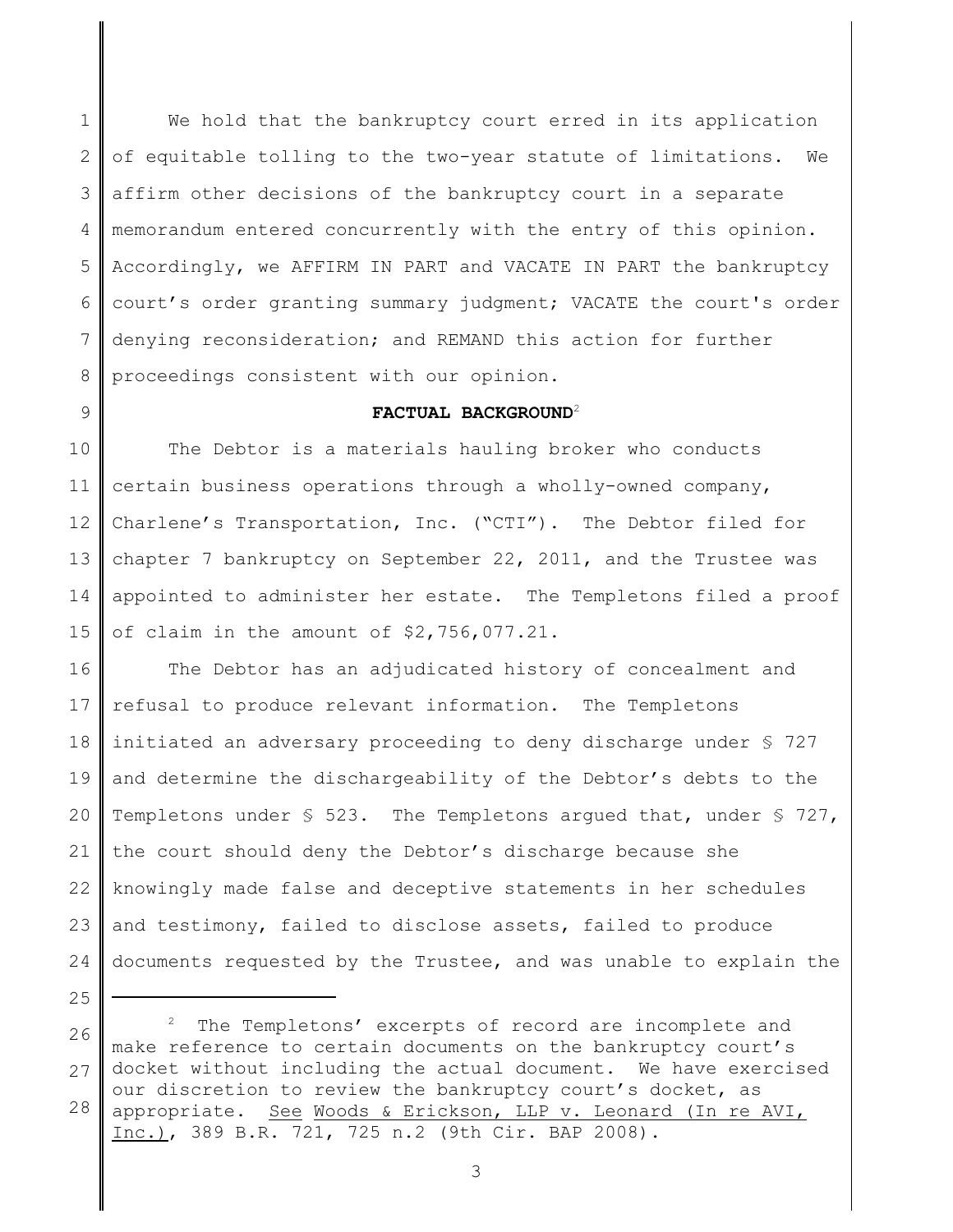1 2 3 4 5 6 7 8 9 loss of assets. The Templetons further requested that the court deny discharge of the Debtor's debt to them under  $\S$  523(a), because the Debtor had fraudulently induced them to co-purchase real property by making certain false representations. The Debtor and CTI failed to respond to discovery requests and defied the court's discovery orders. As a discovery sanction, the bankruptcy court entered a default judgment against the Debtor, denied the Debtor's discharge pursuant to  $\S$  727(a)(4) and (5), and awarded the Templetons  $$349,623.54$  pursuant to  $$523(a)(2)$ .

10 11 12 13 14 15 16 17 In the meantime, the Trustee and the Templetons both investigated and began to assert additional claims against the Debtor and her affiliates. The Trustee was able to negotiate an early compromise of an insider preference claim against the Debtor's father, Jon A. Milby, and Mr. Milby's business, D&J Trucking, Co., Inc., receiving \$7,500 in settlement of a claim based on an undisclosed \$10,000 payment from the Debtor's bank account to Mr. Milby or D&J Trucking.

18 19 20 21 The normal deadline (absent tolling) to commence actions to recover avoidable transfers was two years after the bankruptcy filing, or September 22, 2013. Not surprisingly, there was significant activity just before that deadline.

22 23 24 25 26 27 28 On September 5, 2013, the Templetons' counsel provided the Trustee with "a binder consisting of descriptions of assets and transfers that the Templetons believed might be recoverable for the benefit of the estate, as well as some supporting documentation . . . ." On September 17, the Trustee requested further documentation from the Templetons' counsel regarding one of the transfers. The next day, counsel provided the requested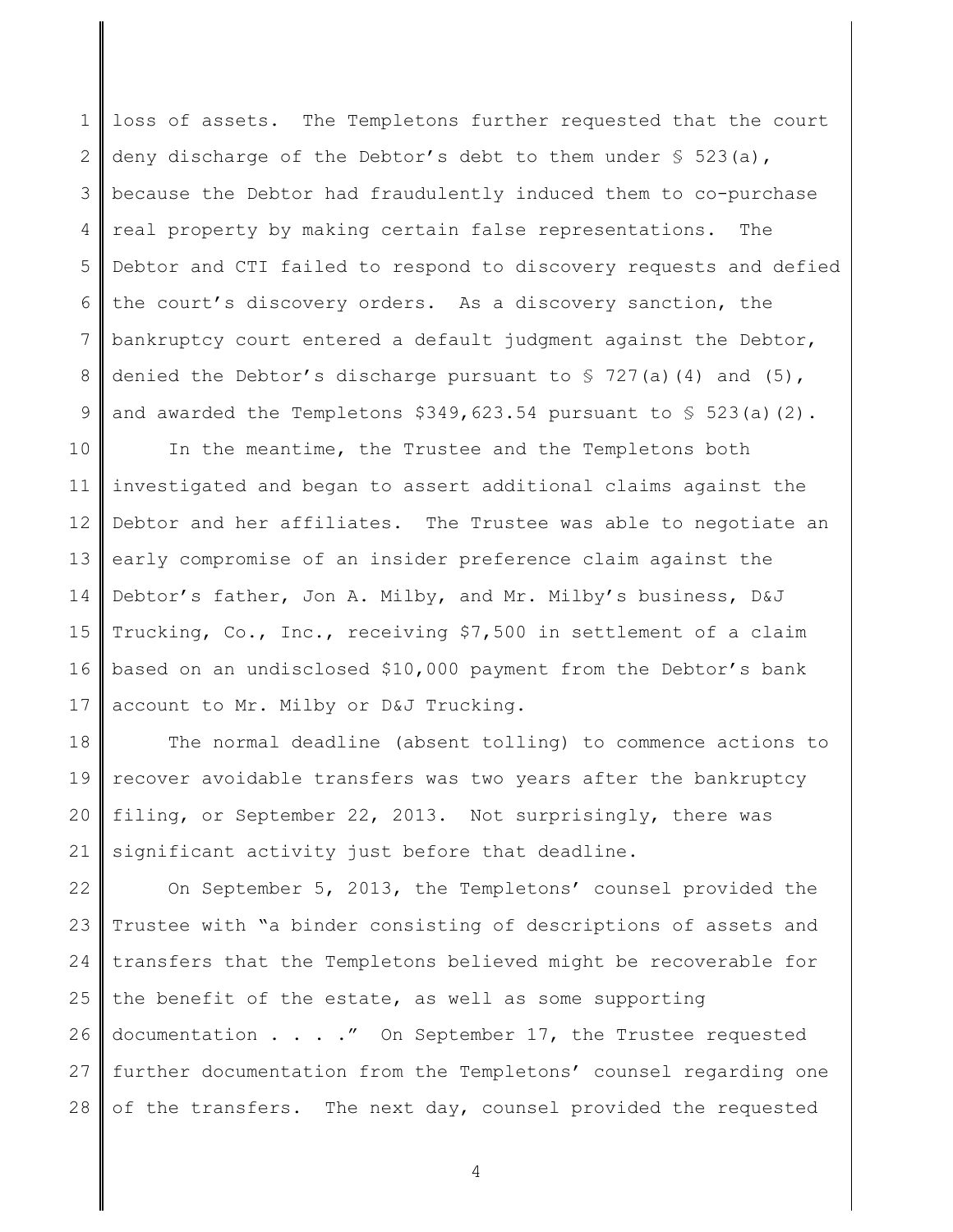1 information.

2 3 4 5 6 7 8 9 10 11 12 13 On September 19, 2013, three days before the statute of limitations was set to expire, the Trustee brought an adversary proceeding (the "Trustee's Avoidance Action") against the Debtor's father and one of his companies to avoid and recover fraudulent transfers, preferential transfers, and unauthorized post-petition transfers. The Trustee's Avoidance Action did not state claims based on the transfers identified by the Templetons; the Trustee later explained that, when she filed the Trustee's Avoidance Action, she did not have adequate documentation or supporting evidence about those transfers and was concerned about the Debtor's track record of non-cooperation in discovery and the potential litigation costs to the estate.<sup>3</sup>

14 15 16 17 18 19 20 21 22 The Trustee negotiated a settlement of the Trustee's Avoidance Action. The Templetons objected to the settlement agreement, arguing that the release should cover only the transfers alleged in the complaint and not other transfers. The Trustee, the Templetons, and the settling defendants resolved this dispute by stipulating to narrow the scope of the releases to the transfers alleged in the Trustee's Avoidance Action; thus, the Trustee preserved all other claims. The bankruptcy court approved the settlement agreement with the narrowed releases.

23 24 25 In August 2014, while the motion to approve the settlement of the Trustee's Avoidance Action was pending, the Templetons approached the Trustee and discussed the possibility of being

<sup>27</sup> 28 The Trustee also filed a second adversary proceeding to compel the Debtor, the Debtor's husband, Rex Rossoll, and Mr. Rossoll's company, Double R Cutting Horse LLC, to turn over assets that the Debtor had not disclosed in her schedules.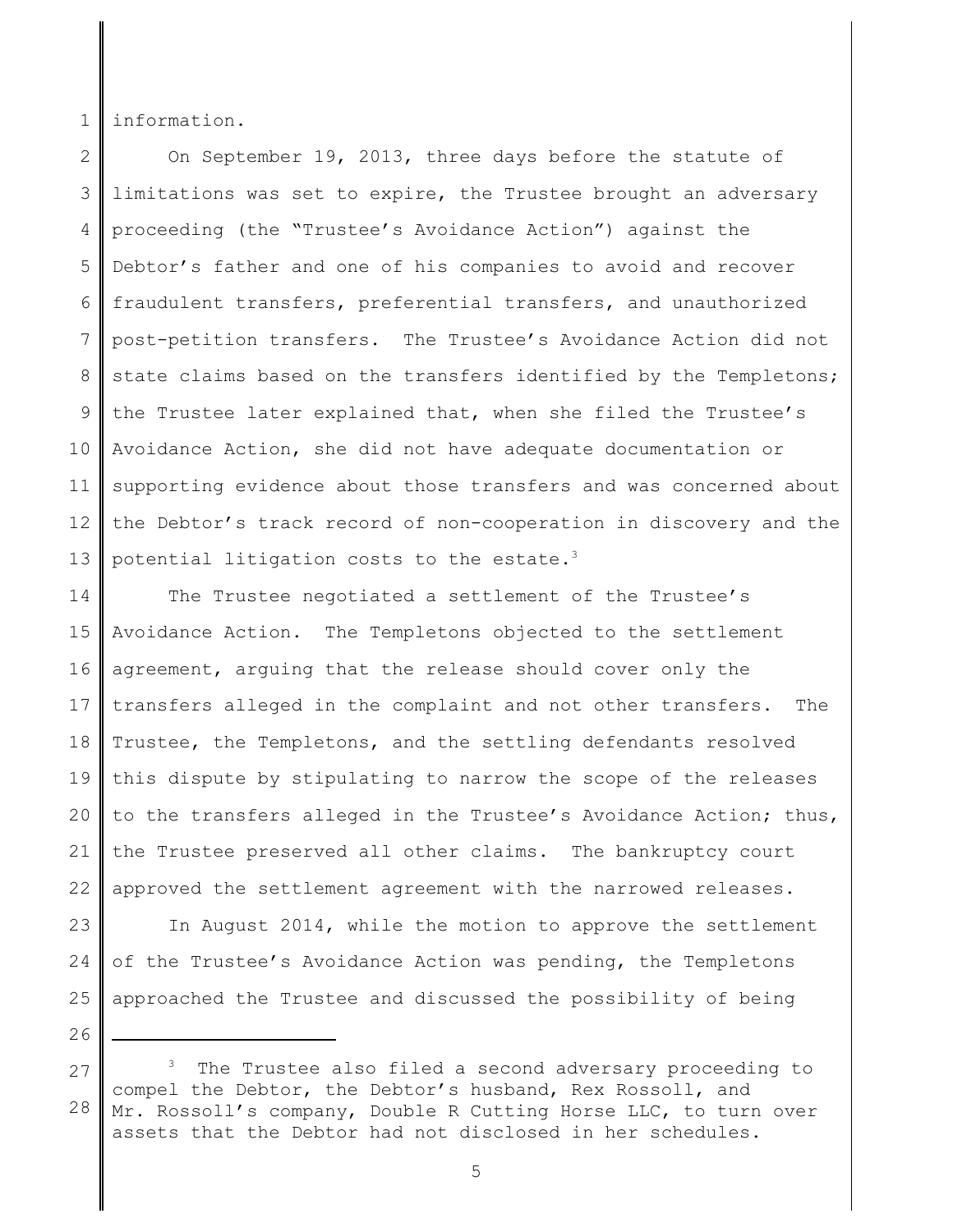1 2 3 4 appointed to pursue the fraudulent transfer claims that they had brought to the Trustee's attention in September 2013. The Trustee agreed, and the bankruptcy court approved the appointment.

5 6 7 8 9 10 11 12 13 A few days later, on September 17, 2014, the Templetons initiated the adversary proceeding from which this appeal arises. They asserted claims on behalf of themselves and the Debtor's estate, including derivative claims for CTI. The Templetons alleged claims for (1) actual fraud under  $\S$  544(b) and California Civil Code  $\frac{1}{5}$  3439.04(a)(l); (2) constructive fraud under  $\frac{1}{5}$  544(b) and California Civil Code §§ 3439.04(a)(2) and 3439.05; (3) aiding and abetting fraudulent transfers; and (4) unjust enrichment. They alleged that CTI is the Debtor's alter ego.

14 15 16 17 18 19 20 21 22 23 Among other things, the Templetons challenged transfers from certain bank accounts allegedly owned by the various Appellees. They claimed that the Debtor owned three bank accounts ending in  $-0242$ ,  $-2368$ , and  $-0449$ . (As to account  $-0449$ , the Templetons alleged that the account was opened "under the name 'Milby, Charlene dba Charlene's Transportation.'") The Templetons stated that CTI owned a bank account ending in -0526. They claimed that Mr. Milby and D&J Trucking had a bank account ending in -0589. Finally, the Templetons alleged that Sanjon, Inc. had a bank account ending in -9226.

24 25 26 27 28 In November 2014, Appellees filed summary judgment motions on the basis of the two-year statute of limitations in  $§$  546(a)(1). They argued that equitable tolling did not apply, despite the Trustee's diligence, because there were no extraordinary circumstances that prevented her from bringing suit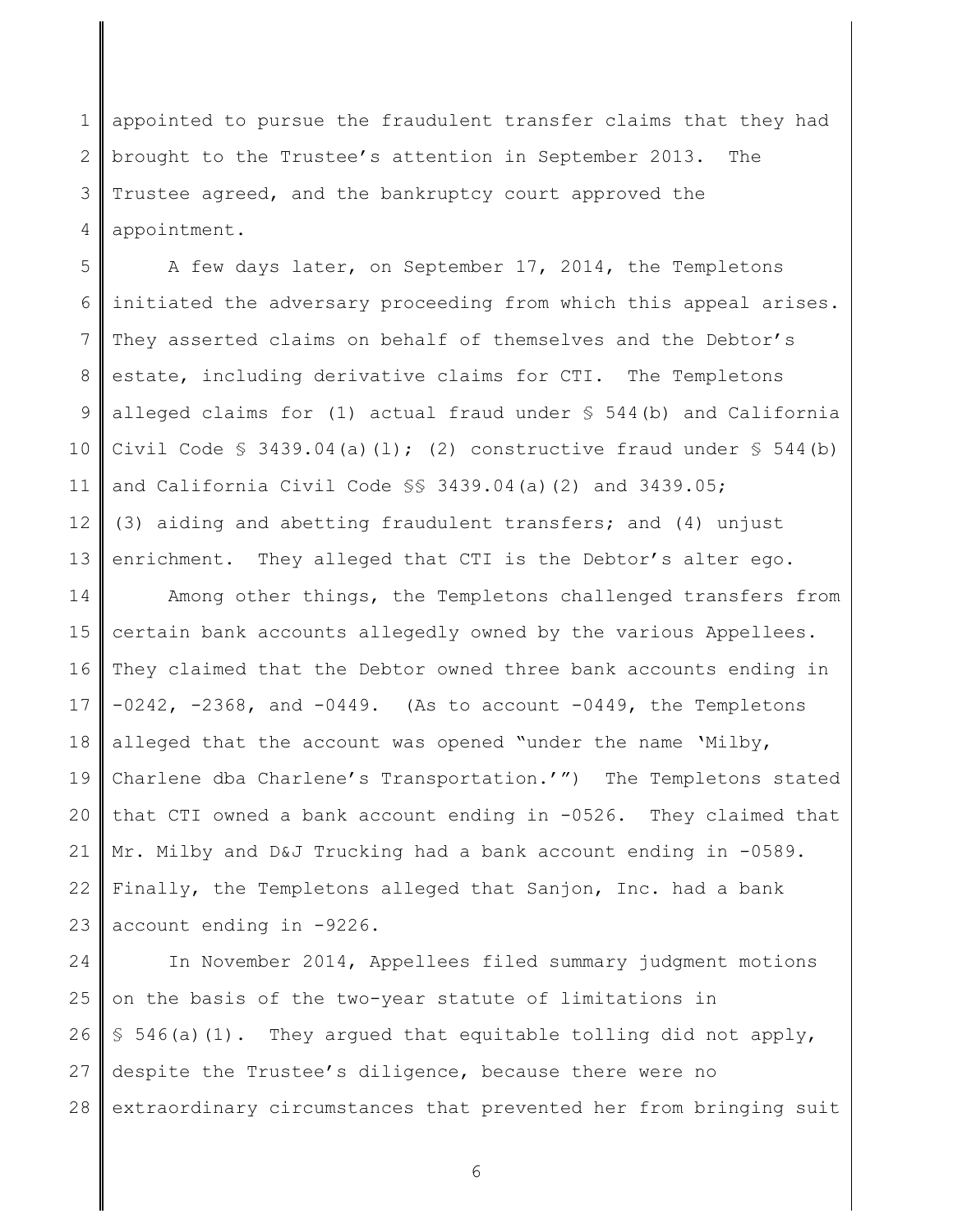1 2 within two years after the Debtor filed for bankruptcy, i.e., by September 22, 2013.

3 4 5 6 7 8 9 10 11 12 13 14 In response, the Templetons argued that the Debtor's misconduct and evasion were "extraordinary circumstances" hindering the Trustee; the two-year limitations period had been tolled until September 2013; and the Templetons' adversary complaint was filed within one year of that date. In support of the Templetons' opposition, the Trustee stated that the Debtor failed to disclose the transfers at issue in the adversary proceeding; the Debtor failed to cooperate with the Trustee's investigation; the Trustee first learned of the allegedly fraudulent transfers in September 2013 from the Templetons' attorney; and, at that time, she did not have sufficient evidence of the fraudulent transfers.

15 16 17 18 19 20 21 22 23 24 25 26 27 28 On March 2, 2015, the bankruptcy court granted the Appellees' motions. The court began by analyzing which of the Templetons' claims were brought under § 544(b) and were therefore actually subject to the limitations period of  $\frac{1}{5}$  546(a)(1)(A). Because § 544(b) refers to "transfer[s] of an interest of the debtor in property[,]" the court held that only the transfers from the Debtor's bank accounts (the transfers identified in paragraph 30 of the complaint and related to account -0449) were covered by  $$544(b)$ . The court ruled that the transfers from the other Appellees' bank accounts (described in paragraphs 31 through 35 of the complaint) "are not subject to avoidance under § 544(b) as fraudulent . . . because they do not involve a 'transfer of an interest of the debtor in property' by the terms of the complaint." The court held that the Templetons'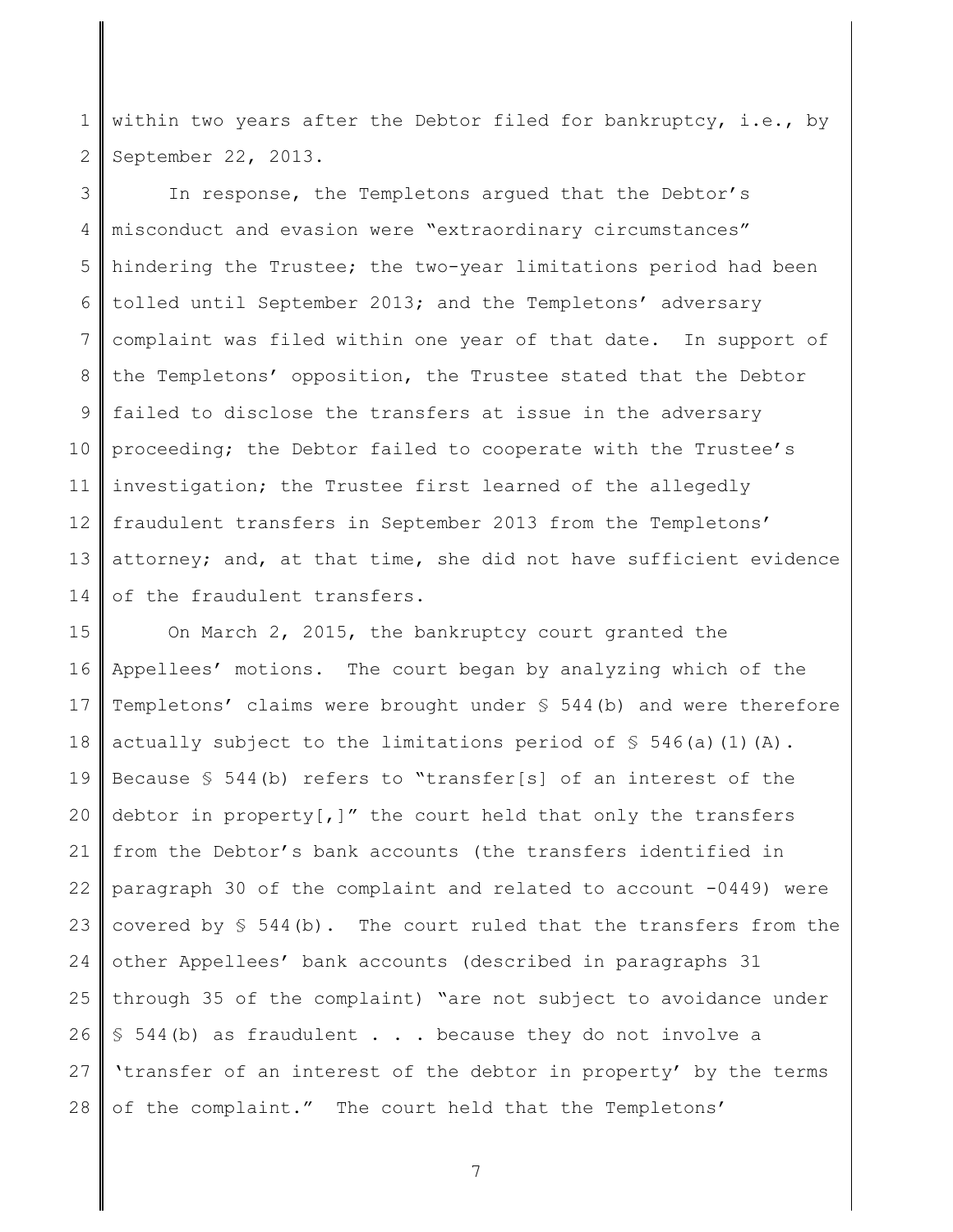1 2 3 4 5 6 allegations did not state a plausible claim. However, the court stated that it "is not convinced that a plausible claim for avoidance of the alleged transfers cannot be pled by amendment under a different theory" and dismissed with leave to amend the first three counts to the extent they were based on paragraphs 31 through 35.<sup>4</sup>

7 8 9 10 11 12 13 14 15 16 17 18 19 20 21 22 Having determined which claims were subject to  $$546(a)(1)(A)$ , the court next turned to the timeliness of the claims to avoid the transfers from the Debtor's accounts (alleged in paragraph 30 of the complaint). The court found that the Trustee had been diligent and "[t]here is no significantly probative evidence in the record that [the Trustee] discovered, or could have discovered, the Subject Transfers earlier than September 2013, when she had only three days to evaluate the Subject Transfers before expiration of the limitations period." Nevertheless, the court held that the Trustee "was dilatory in seeking relief after discovering facts regarding the Subject Transfers and ultimately made a conscious decision not to pursue the transfers on behalf of the estate." The court dismissed with prejudice the First, Second, and Third Claims for Relief (to the extent they concerned paragraph 30) as barred by the statute of limitations.<sup>5</sup>

25

27

23 24 After the bankruptcy court denied their motion for reconsideration, the Templetons gave notice that they would not

- 26 <sup>4</sup> We address this portion of the bankruptcy court's decision in a separate memorandum.
- 28 The court dismissed Count 4 for unjust enrichment without leave to amend on the ground that it did not state an independent cause of action. The Templetons do not challenge this ruling.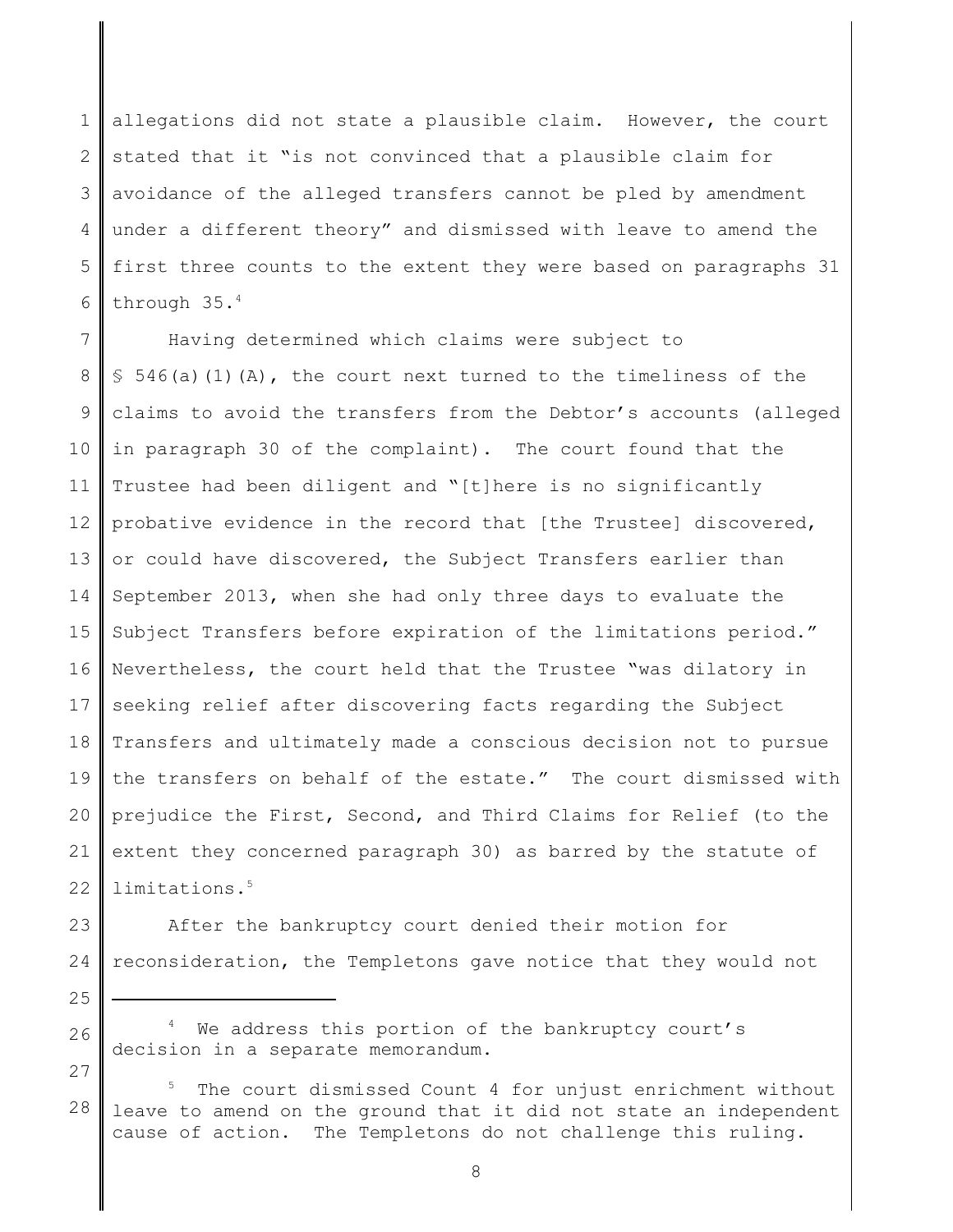1 amend the complaint and instead filed a timely notice of appeal.

2 3 4 5 The Templetons also filed their designation of excerpts of record, but Appellees moved to strike nine items that were not before the bankruptcy court in its consideration of the motions for summary judgment. The bankruptcy court granted the motion.

6 7 8 The Templetons requested that this Panel take judicial notice of the stricken items or permit enlargement of the record. The motions panel denied the motion without prejudice.

# **JURISDICTION**

10 11 12 The bankruptcy court had jurisdiction pursuant to 28 U.S.C. §§ 1334, 157(b)(1), and 157(b)(2)(F) and (H). We have jurisdiction under 28 U.S.C. § 158.

9

13

21

#### **ISSUES**

14 15 16 17 18 (1) Whether the bankruptcy court erroneously applied the doctrine of equitable tolling when it granted summary judgment and dismissed the First, Second, and Third Claims for Relief (to the extent they are based on fraudulent transfers alleged in paragraph 30 of the complaint) as untimely under  $\frac{1}{5}$  546(a)(1)(A).

19 20 (2) Whether this Panel should consider excerpts of record stricken by the bankruptcy court.

**STANDARDS OF REVIEW**

22 23 24 We review de novo the bankruptcy court's decision to grant or deny summary judgment. Boyajian v. New Falls Corp. (In re Boyajian), 564 F.3d 1088, 1090 (9th Cir. 2009).

25 26 27 28 The bankruptcy court has latitude in granting relief from a strict construction of a statute of limitations and reaches its determination on a case-by-case analysis. See Scholar v. Pac. Bell, 963 F.2d 264, 267–68 (9th Cir. 1992). Thus, we review for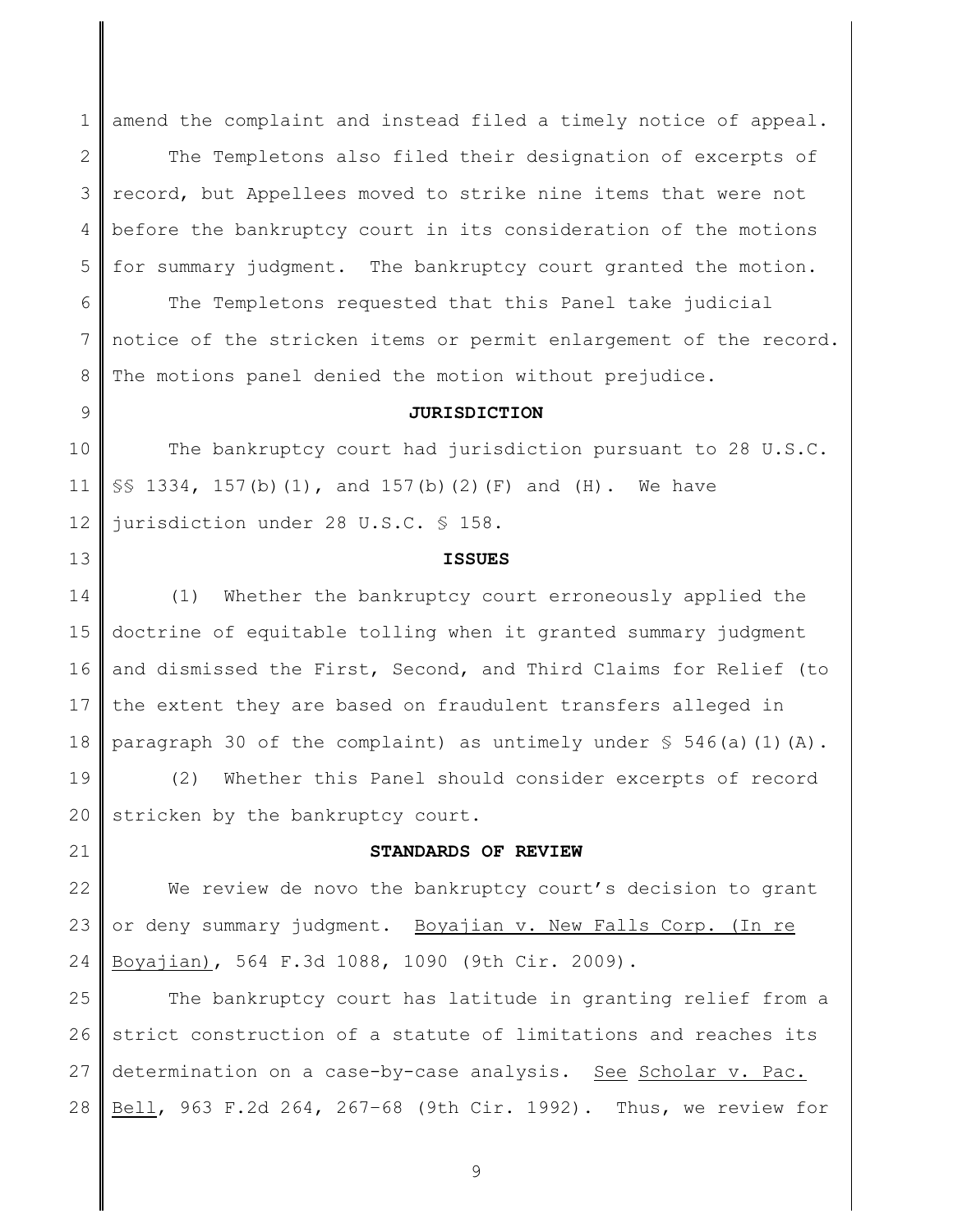1 2 3 4 abuse of discretion the bankruptcy court's decision that the trustee could not invoke the doctrine of equitable tolling. See Baldwin Cty. Welcome Ctr. v. Brown, 466 U.S. 147, 151 (1984) (per curiam); see also Scholar, 963 F.2d at 267.

5 6 7 8 9 10 11 12 Similarly, we review for abuse of discretion the denial of a motion for reconsideration. See N. Alaska Envtl. Ctr. v. Lujan, 961 F.2d 886, 889 (9th Cir. 1992). Under an abuse of discretion standard, a reviewing court cannot reverse unless it has "a definite and firm conviction that the [court below] committed a clear error of judgment" in the conclusion it reached upon a weighing of the relevant factors. Marchand v. Mercy Med. Ctr., 22 F.3d 933, 936 (9th Cir. 1994).

### **DISCUSSION**

#### 14 15 **A. The bankruptcy court incorrectly applied the doctrine of equitable tolling to the statute of limitations under § 546(a)(1)(A).**

16 17 18 19 20 The primary issue on appeal concerns the bankruptcy court's application of equitable tolling. We hold that the bankruptcy court erred when it dismissed the § 544(b) claims as untimely because of the Trustee's alleged lack of diligence after discovery of the fraudulent transfers.<sup>6</sup>

21 22

13

**1. Section 546(a)(1)(A)'s two-year statute of limitations is subject to equitable tolling.**

23 24 Section 546(a)(1)(A) provides a two-year statute of limitations for avoidance actions:

> (a) An action or proceeding under section 544, 545, 547, 548, or 553 of this title may not be commenced

26 27

28

<sup>6</sup> Our discussion herein considers and disposes of arguments raised in conjunction with both the Appellees' motions for summary judgment and the Templetons' motion for reconsideration.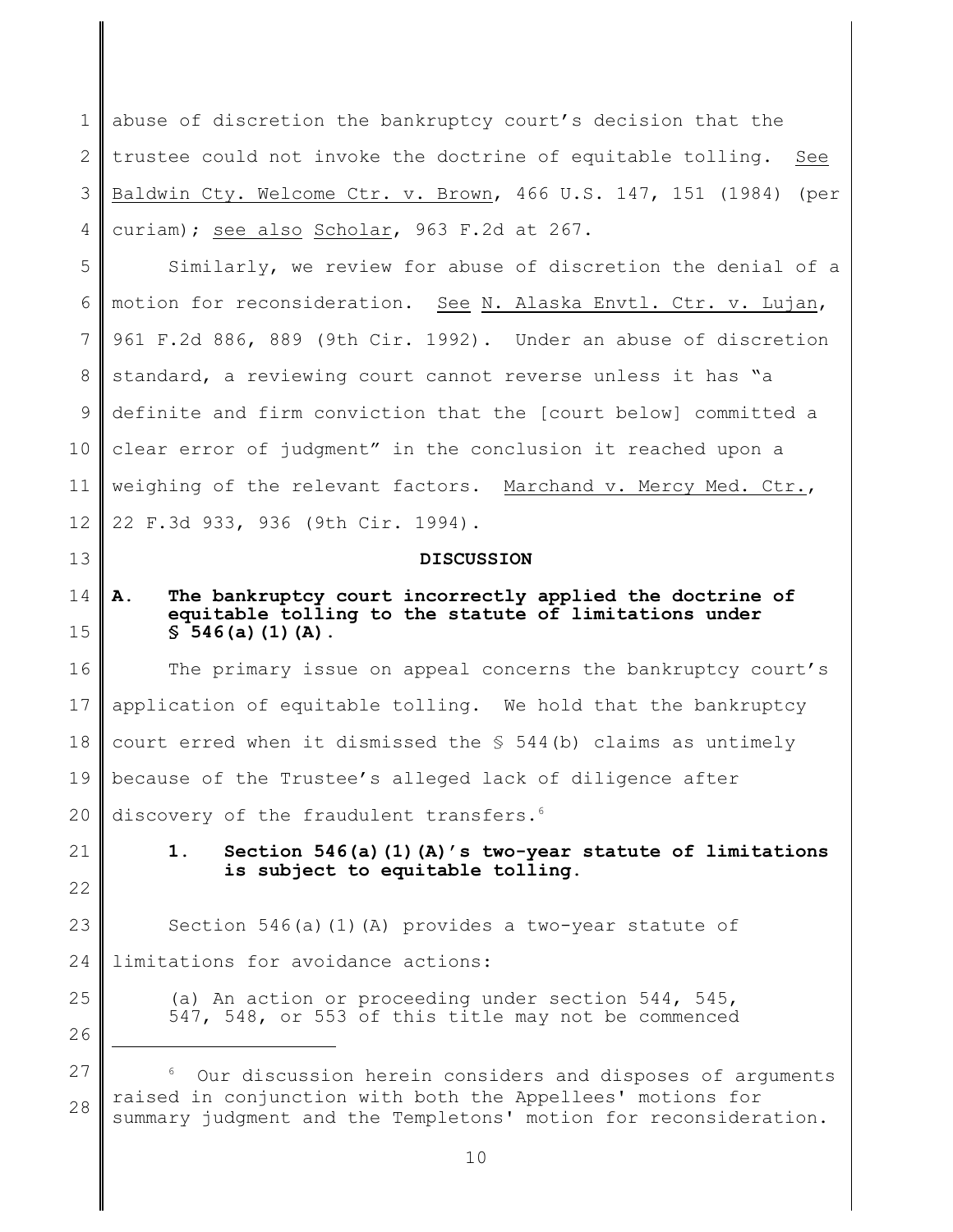1 after the earlier of -

2

3

4

5

6

7

 $(1)$  the later of  $-$ 

(A) 2 years after the entry of the order for relief; or

(B) 1 year after the appointment or election of the first trustee under section 702, 1104, 1163, 1202, or 1302 of this title if such appointment or such election occurs before the expiration of the period specified in subparagraph (A); or

8 9 (2) the time the case is closed or dismissed.  $$546(a).$ 

10 11 12 13 14 15 16 17 18 19 20 21 22 23 24 25 26 27 28 The statute of limitations period under  $\frac{1}{5}$  546(a)(1)(A) may be subject to equitable tolling. Gladstone v. U.S. Bancorp., No. 13-55773, --- F.3d ----, 2016 WL 142469 at \*8 (9th Cir. Jan. 8, 2016) (citing Ernst & Young v. Matsumoto (In re United Ins. Mgmt., Inc.), 14 F.3d 1380, 1387 (9th Cir. 1994)); see Young v. United States, 535 U.S. 43, 49 (2002). "Congress must be presumed to draft limitations periods in light of this background principle. . . . That is doubly true when it is enacting limitations periods to be applied by bankruptcy courts, which are courts of equity and apply the principles and rules of equity jurisprudence." Young, 535 U.S. at 49-50 (internal citations, quotation marks, and alteration omitted). "Under the equitable tolling doctrine, where a party 'remains in ignorance of [a wrong] without any fault or want of diligence or care on his part, the bar of the statute does not begin to run until the fraud is discovered, though there be no special circumstances or efforts on the part of the party committing the fraud to conceal it from the knowledge of the other party.'" In re United Ins. Mgmt., Inc., 14 F.3d at 1384 (quoting Lampf, Pleva, Lipkind,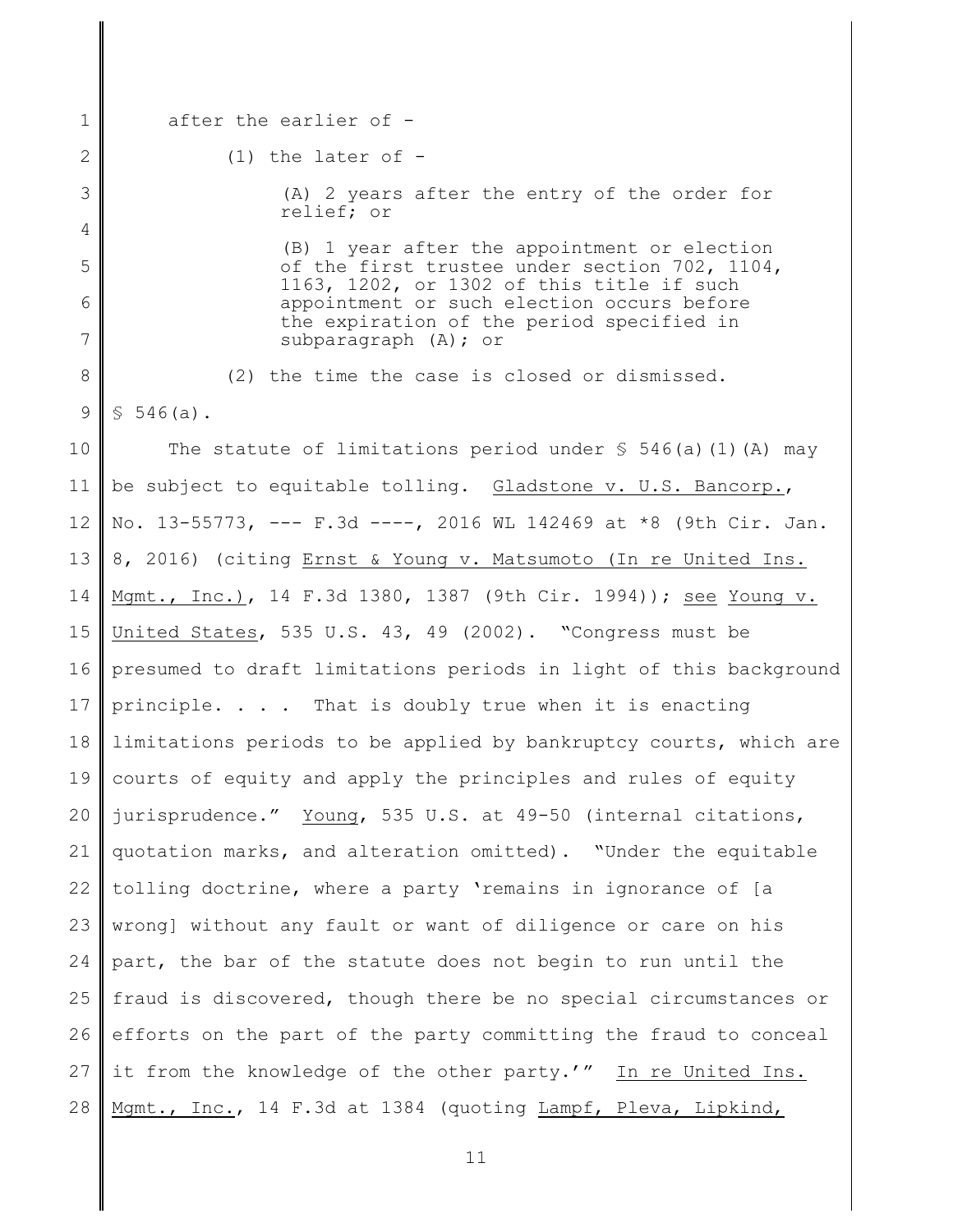1 Prupis & Petigrow v. Gilbertson, 501 U.S. 350 (1991)).

2 3

# **2. The Ninth Circuit applies equitable tolling without regard to a trustee's diligence in pursuing claims after discovery.**

4 5 6 7 8 9 10 The Templetons contend that, based on equitable tolling, the adversary complaint filed in September 2014 was timely. Appellees contend that the Trustee was dilatory after the discovery of the fraudulent transfers, such that she should be denied the benefit of equitable tolling. We agree with the Templetons and hold that the bankruptcy court misapplied Ninth Circuit law.

11 12 13 14 15 16 17 18 19 20 21 22 23 24 25 In Socop-Gonzalez v. Immigration & Naturalization Service, 272 F.3d 1176 (9th Cir. 2001), the Ninth Circuit, sitting en banc, considered whether a limitations period was subject to equitable tolling. An immigrant seeking to challenge an order of deportation (initially on the basis of asylum) asked an Immigration and Naturalization Service ("INS") officer how to submit a petition to immigrate based on his recent marriage to an American citizen. Id. at 1181. The INS officer instructed the appellant to withdraw his asylum appeal and file an application for adjustment of status with the INS. Unfortunately, the information provided by the INS officer was incorrect. The Bureau of Immigration Appeals ("BIA") terminated his asylum appeal and returned the case to the immigration court, which made the deportation order immediately effective as of May 5, 1997. Id.

26 27 28 On July 7, 1997, the appellant received a letter from the INS, instructing him to report for deportation. This was the first time he was alerted to a problem in his attempt to adjust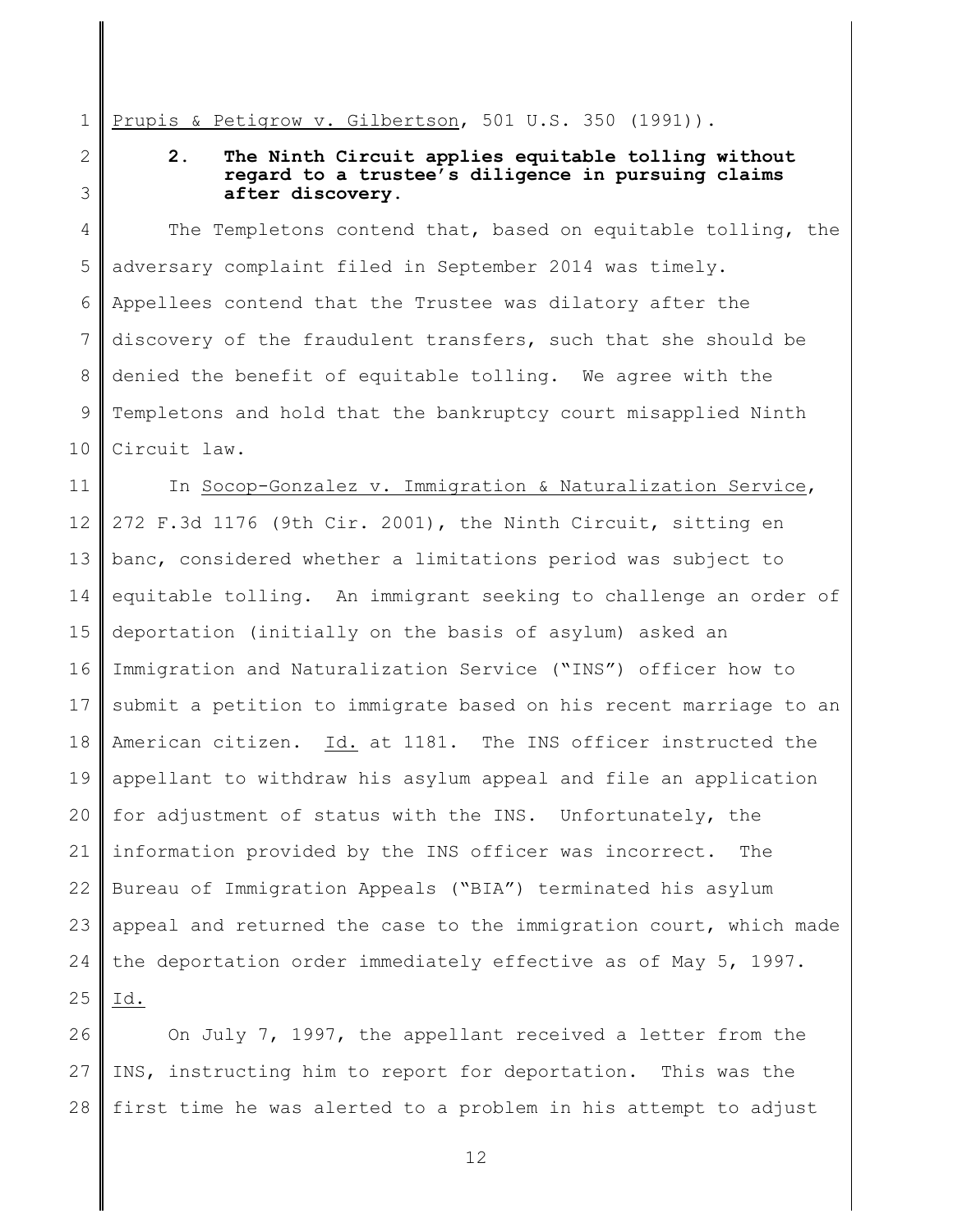1 2 3 4 5 6 7 8 9 his status. Shortly thereafter, while processing the appellant's application for adjustment of status, the INS informed the appellant that he was eligible to receive his employment authorization card. Concerned by the INS's conflicting posture, on August 11, the appellant moved to reopen his case and to reinstate the asylum appeal. The BIA denied the motion on the ground, inter alia, that the motion to reopen was untimely because it was not filed within ninety days of the BIA's May 5 deportation order. Id. at 1182.

10 11 12 13 14 15 16 17 18 19 20 21 22 23 24 25 26 27 On appeal, the appellant argued that the BIA should have equitably tolled the ninety-day limitations period between May 5 (the entry of the deportation order) and July 7 (the notice to report for deportation), because he did not know that the INS officer's erroneous advice had caused him to follow the wrong procedure. Id. at 1183. The Ninth Circuit agreed. It concluded that equitable tolling was applicable to the filing deadline for a motion to reopen. Id. at 1187-89. It then considered "whether, despite due diligence, [the appellant] was prevented during this period, by circumstances beyond his control . . . from discovering that his order of deportation had become effective . . . ." Id. at 1194. It held that "[b]etween May 5, 1997 and July 7, 1997, [the appellant] had no reason to believe that his deportation order had become effective. In fact, he had every reason to believe that he had followed the correct procedure for adjusting his status." Id. The court thus held that the period from May 5 through July 7 should not have counted toward the ninety-day period. Id.

28

The court noted that, at the time the appellant was put on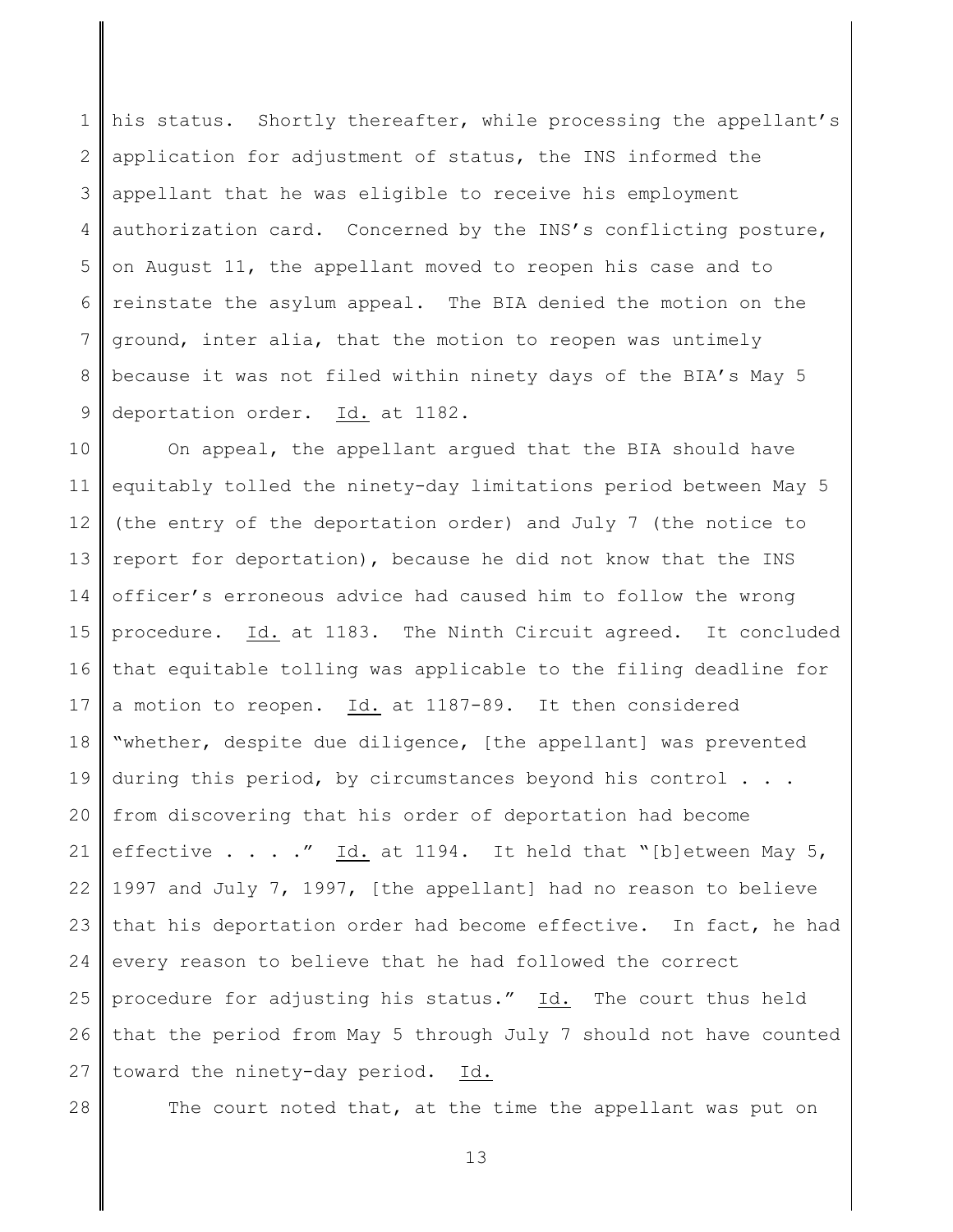1 2 3 4 5 6 7 8 9 10 11 12 13 14 15 16 17 18 19 20 21 22 23 notice by the deportation notice, he still had twenty-seven days in which he could have filed a motion to reopen. Id. The court held that this was irrelevant. It overruled the Ninth Circuit panel decision in Santa Maria v. Pacific Bell, 202 F.3d 1170 (9th Cir. 2000), which stood for the proposition that "courts should not apply equitable tolling in situations where a plaintiff discovers the existence of a claim before the end of a limitations period and the court believes that the plaintiff could have been expected to bring a claim within the remainder of the limitations period." Socop-Gonzalez, 272 F.3d at 1194. The court stated that, "[i]n tolling statutes of limitations, courts have typically assumed that the event that 'tolls' the statute simply **stops the clock** until the occurrence of a later event that permits the statute to resume running." Id. at 1195 (emphasis in original). It held that the Santa Maria decision does away with "the relative certainty and uniformity with which a statutory period may be calculated and applied"; was explicitly rejected by the Supreme Court; and "trumps what is arguably Congress' intended policy objectives in setting forth a statute of limitations period – to permit plaintiffs to take a specified amount of time . . . to further investigate their claim and consider their options before deciding whether to file suit." Id. at 1195-96. It thus concluded by stating that,

24 25 26 27 28 we reject the approach to tolling adopted in Santa Maria, and **we need not inquire whether [the appellant] could have filed his motion to reopen within the twenty-seven days remaining in the limitations period** after he received [notice of deportation]. . . . Instead, **we need only ask whether [the appellant] filed within the limitations period after tolling is taken into account**. [The appellant] had until ninety days after July 7 to file a motion to reopen, or until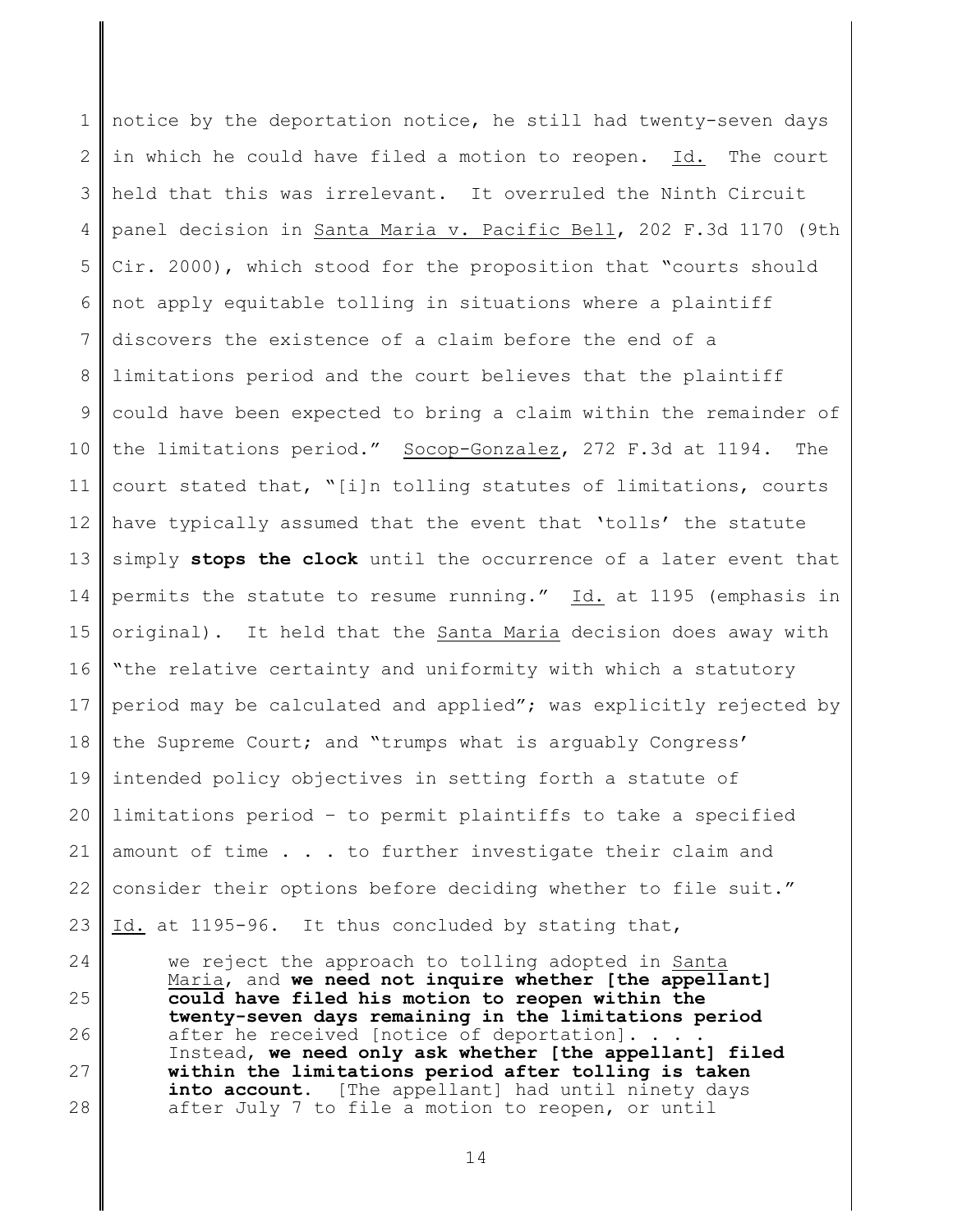1 October 5, 1997.

2 Id. at 1196 (emphases added).

3 4 5 6 7 The holding of Socop-Gonzalez is still good law in this circuit. See Mangum v. Action Collection Serv., Inc., 575 F.3d 935, 947 (9th Cir. 2009) (O'Scannlain, J., concurring). There is no reason to think that the Ninth Circuit would apply equitable tolling in a different fashion under  $\S$  546(a)(1).

8 9 10 11 12 13 14 15 16 17 18 19 20 21 22 23 24 Very recently, the Ninth Circuit again indicated that equitable tolling simply extends the statute of limitations period by the length of time the plaintiff could not discover the injury. In Gladstone, the court held that the trustee's avoidance action was subject to  $\frac{1}{5}$  546(a)(1)(A). 2016 WL 142469 at \*8. It quoted United Insurance Management for the proposition that, "where a party 'remains in ignorance of [a wrong] without any fault or want of diligence or care on his part, the bar of the statute does not begin to run until the fraud is discovered . . . ." Id. (quoting In re United Ins. Mgmt., Inc., 14 F.3d at 1384). The court did not inquire whether the trustee was thereafter diligent, but merely held that "the statute of limitations was tolled until the fraudulent transfers were revealed to the Trustee's attorney . . . . " Id. at  $*9$ . The court's language implies that a plaintiff would receive the benefit of the full statutory period after the discovery of the fraudulent transfer.

25 26 27 28 Appellees and the bankruptcy court relied heavily upon Taylor v. Hosseinpour-Esfahani (In re Hosseinpour-Esfahani), 198 B.R. 574 (9th Cir. BAP 1996), a pre-Socop-Gonzalez BAP decision that considered an issue identical to that posed in this appeal.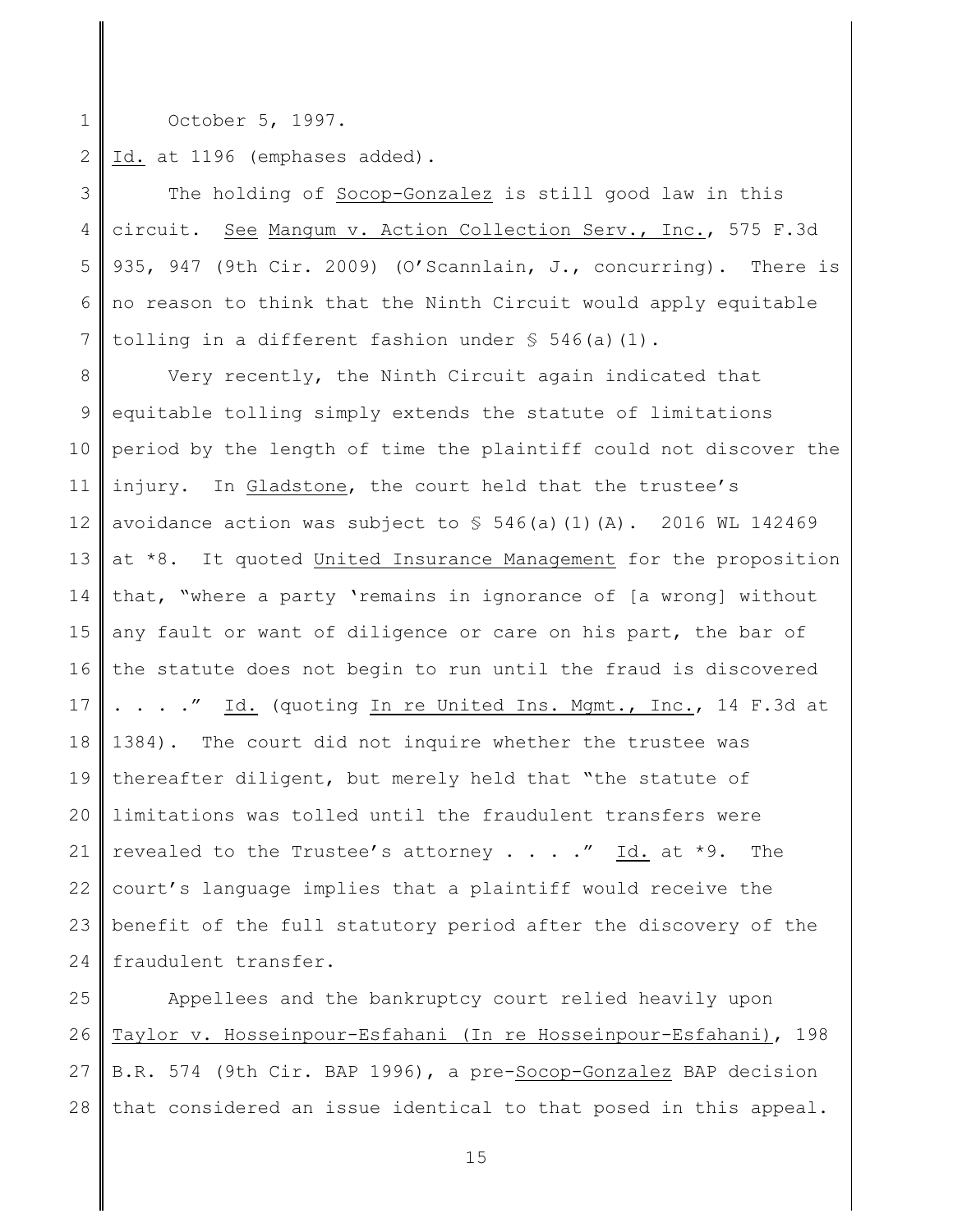1 2 3 4 5 6 7 8 9 10 11 12 13 14 15 16 In that case, the "issue before the Panel [was] whether the bankruptcy court abused its discretion in refusing to apply the doctrine of equitable tolling when the trustee was dilatory **after** discovering the existence of a claim." In re Hosseinpour-Esfahani, 198 B.R. at 579 (emphasis in original). The panel held that "[d]espite the trustee's alleged diligence in discovering the alleged fraud before the statute of limitations lapsed, we cannot conclude that this obviates the need for the trustee to act diligently and in a timely manner once he has this knowledge." Id. (internal citations omitted); see also Gladstone v. Michaelis (In re QualityBuilt.com), Bkr. no. 09-12113-PB7, 2014 WL 5089040, at \*3 (Bankr. S.D. Cal. Apr. 14, 2014) (determining that "the Trustee was indeed dilatory after discovering the facts underlying the Avoidance Claims, and that there [were] no extreme circumstances which warrant equitable tolling to save the Trustee from the time limitations").

17 18 19 20 21 22 23 24 25 Appellees urge us to ignore the Ninth Circuit's explicit ruling in Socop-Gonzalez in favor of our own earlier decision in Hossseinpour-Esfahani. We decline to do so. After Socop-Gonzalez, Hosseinpour-Esfahani is no longer good law. A court should not look at the trustee's post-discovery diligence when considering whether equitable tolling should be applied. If the trustee was diligent in discovering the claims, then he should receive the benefit of the full limitations period after discovery of the fraudulent transfers.

26 27 28 We note that Socop-Gonzalez's "stop-clock" rule is consistent with bankruptcy policy for several reasons. First, the rule advocated by the Appellees would create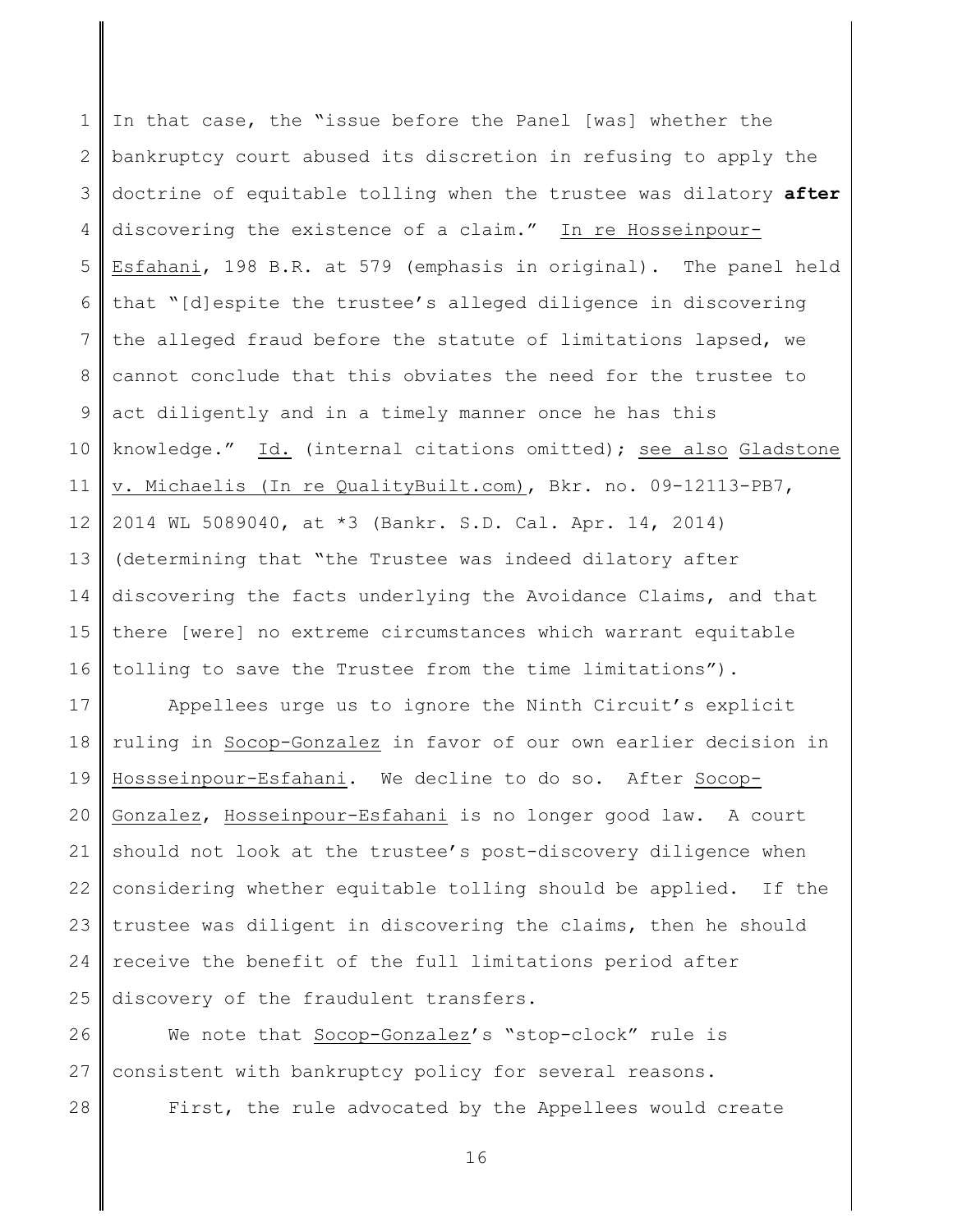1 2 3 4 5 6 uncertainty about the length of the limitations period. An ad hoc standard eliminates the certainty and sense of repose that a statute of limitations is meant to provide. At oral argument, the Panel asked Appellees' counsel to state a standard of timeliness that bankruptcy courts could apply in lieu of the "stop clock" rule. Counsel had no answer.

7 8 9 10 11 Second, an unguided case-by-case standard would require parties to bear the expense of litigating a fact-intensive inquiry into a trustee's post discovery diligence. This would tend to increase the expense of bankruptcy cases, to the detriment of all creditors.

12 13 14 15 16 17 Third, Appellees' rule would encourage debtors to obstruct the trustee's investigation or to hide assets and documents. If debtors anticipate a reward for disobeying the trustee, they are more likely to attempt to run out the statute of limitations without cooperating. The fairer course is to allow the trustee the full statutory period after discovery of the cause of action.

18 19 20 21 22 23 24 25 26 27 28 Finally, the rule of Hosseinpour-Esfahani has an ironic and unjust consequence. For example, if the limitations period is two years, the plaintiff's suit is timely if filed within the two-year period, even if the plaintiff easily could have filed suit in less than two years. Under Hosseinpour-Esfahani, a plaintiff entitled to equitable tolling has to bear the additional burden of showing that the plaintiff filed suit as promptly as was reasonably possible. In this respect, a plaintiff entitled to equitable tolling is worse off than a plaintiff who is not. This is both ironic and unjust since equitable tolling is often available because the defendant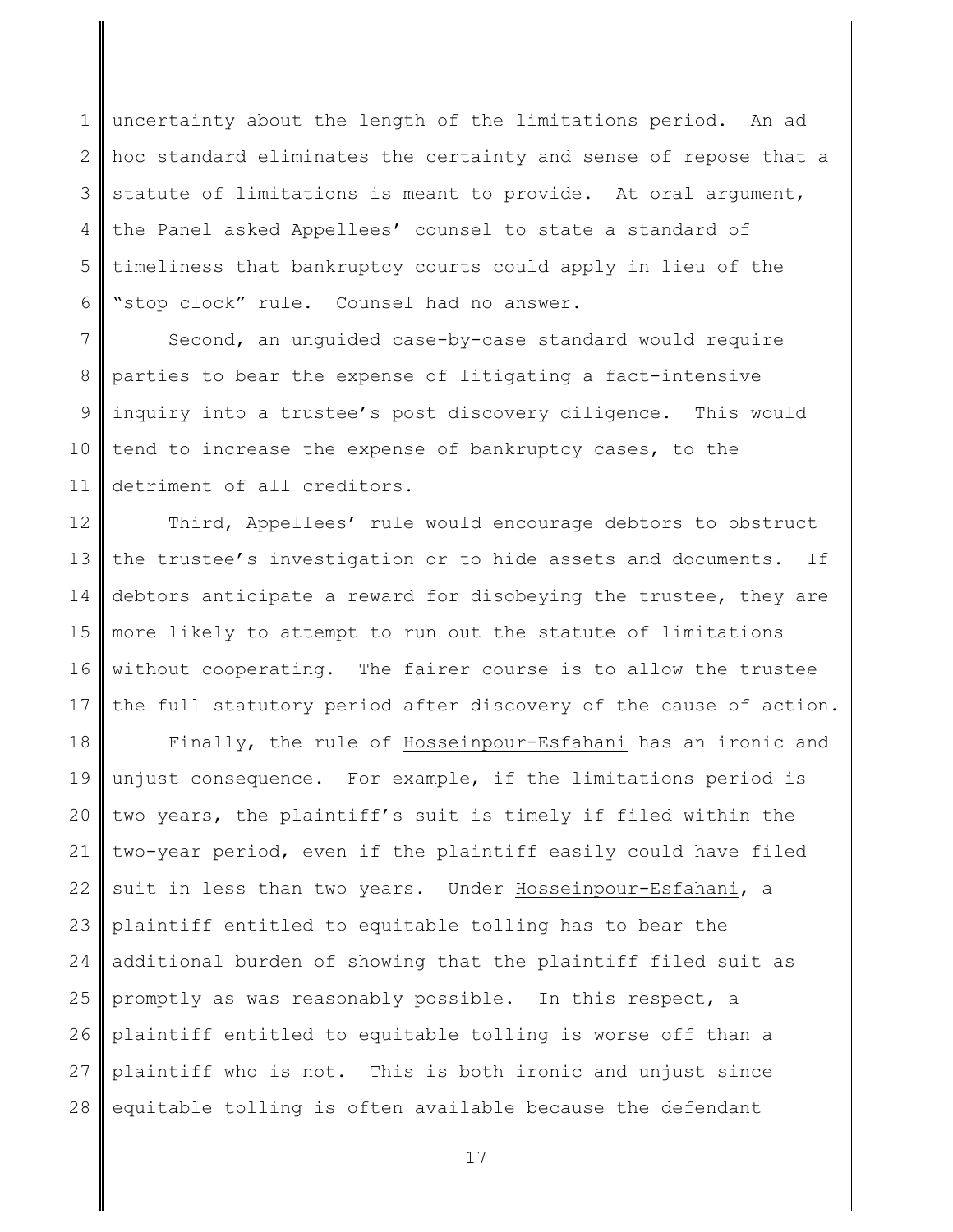1 2 3 concealed the claim or is guilty of some other misconduct. Thus, the rule of Hossseinpour-Esfahani confers benefits on undeserving defendants.

4 5 6 7 8 9 10 The bankruptcy court also said that the Trustee "made a conscious decision" not to pursue the claims identified by the Templetons. This is irrelevant. Prior to the expiration of the limitations period (absent tolling), a plaintiff is perfectly free to change her mind about whether to file suit. The application of equitable tolling is not a reason to deprive a plaintiff of that privilege.

11 12 13 14 15 The bankruptcy court found that the Trustee acted diligently until she learned of the claims. The Templetons (acting on behalf of the estate) asserted those claims within two years thereafter. The bankruptcy erred in holding that the claims were untimely. $7$ 

16

17

# **B. The bankruptcy court's findings do not support the application of equitable estoppel.**

18 19 The Templetons urge the Panel to reverse on the alternate basis of equitable estoppel.

Ordinarily, we consider only arguments that the parties

21 22

<sup>23</sup> 24 25 26 27 28  $7$  The Templetons arque that the bankruptcy court erred by failing to grant them summary adjudication on the statute of limitations defense. However, the Templetons never noticed or filed a cross-motion for summary judgment and only raised this request in their opposition to the motions for summary judgment. Moreover, at the hearings on the motions for summary judgment, counsel for the Templetons conceded that they did not file any cross-motion, and the court was hesitant to grant relief without giving "the parties reasonable opportunity to be heard." The court did not rule on the supposed cross-motion, and we decline to do so for the first time on appeal.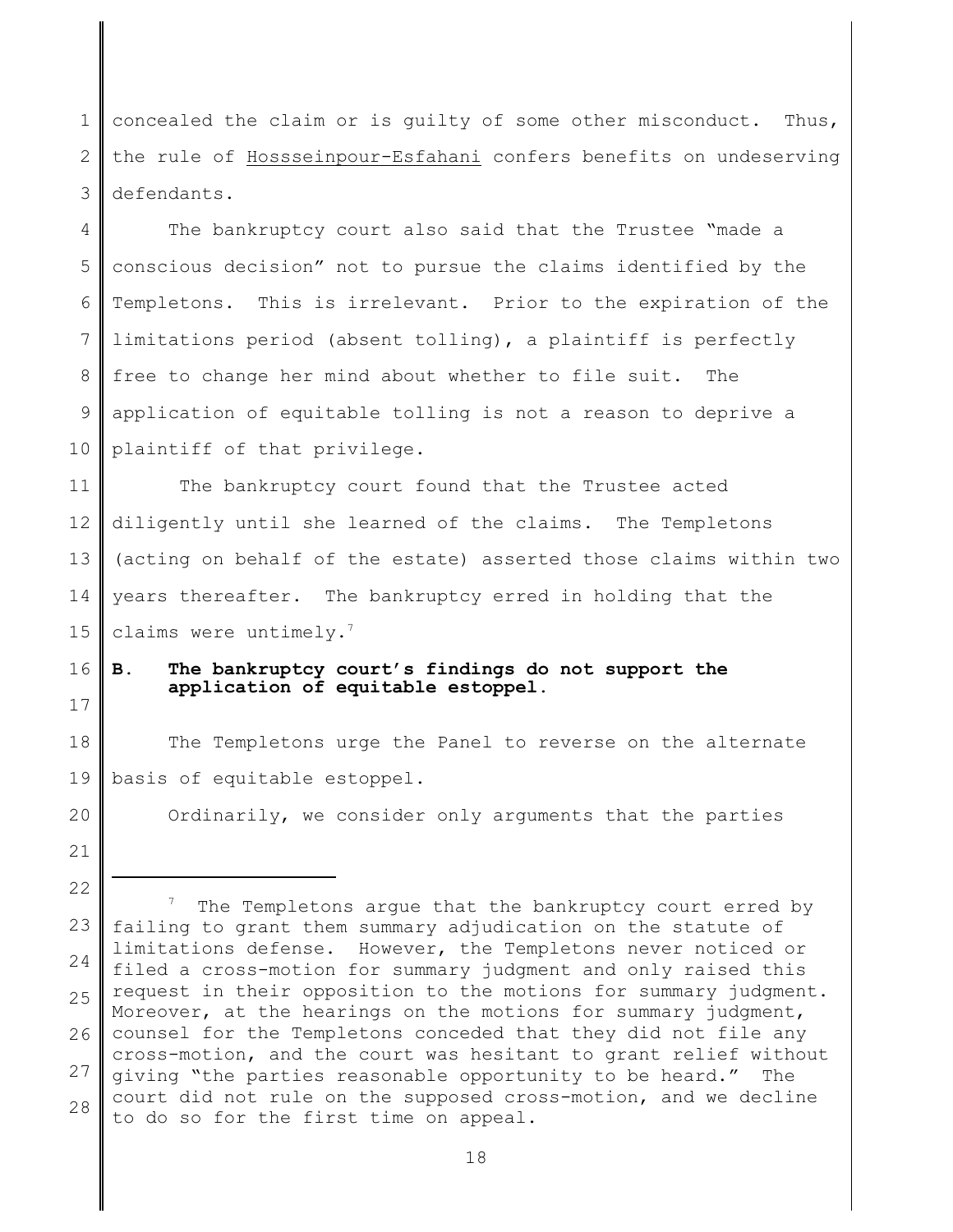1 2 3 4 5 6 7 8 9 10 11 12 13 14 15 first presented to the bankruptcy court. The Templetons barely mentioned the equitable estoppel theory in the bankruptcy court. But the Ninth Circuit, in the Socop-Gonzalez decision, held that a party who relied on equitable estoppel in the lower court can argue an equitable tolling theory on appeal, because "there is 'clearly some overlap' between equitable tolling and estoppel, and . . . the two can be difficult to distinguish." Socop-Gonzalez, 272 F.3d at 1185. This case involves the reverse situation; the Templetons relied almost entirely on equitable tolling in the bankruptcy court and want to argue equitable estoppel on appeal. Nevertheless, the considerations that motivated the Ninth Circuit in Socop-Gonzalez apply here. Thus, although the Templetons did not explicitly raise equitable estoppel in the bankruptcy court, we may consider that doctrine on appeal.

16 17 18 19 20 21 22 23 24 25 26 "Equitable estoppel focuses primarily on the actions taken by the defendant in preventing a plaintiff from filing suit . . . . Equitable estoppel may be invoked if the defendant takes active steps to prevent the plaintiff from suing in time, such as by misrepresenting or concealing facts necessary to the . . . claim." Coppinger-Martin v. Solis, 627 F.3d 745, 751 (9th Cir. 2010) (internal citations and quotation marks omitted). Equitable estoppel thus "focuses on the actions of the defendant." Socop-Gonzalez, 272 F.3d at 1184 (citation omitted). There must be "affirmative misconduct," which means a "deliberate lie" or "a pattern of false promises." Id. (citations omitted).

27 28 Equitable estoppel also requires that: " $(1)$  the party to be estopped must know the facts; (2) the party to be estopped must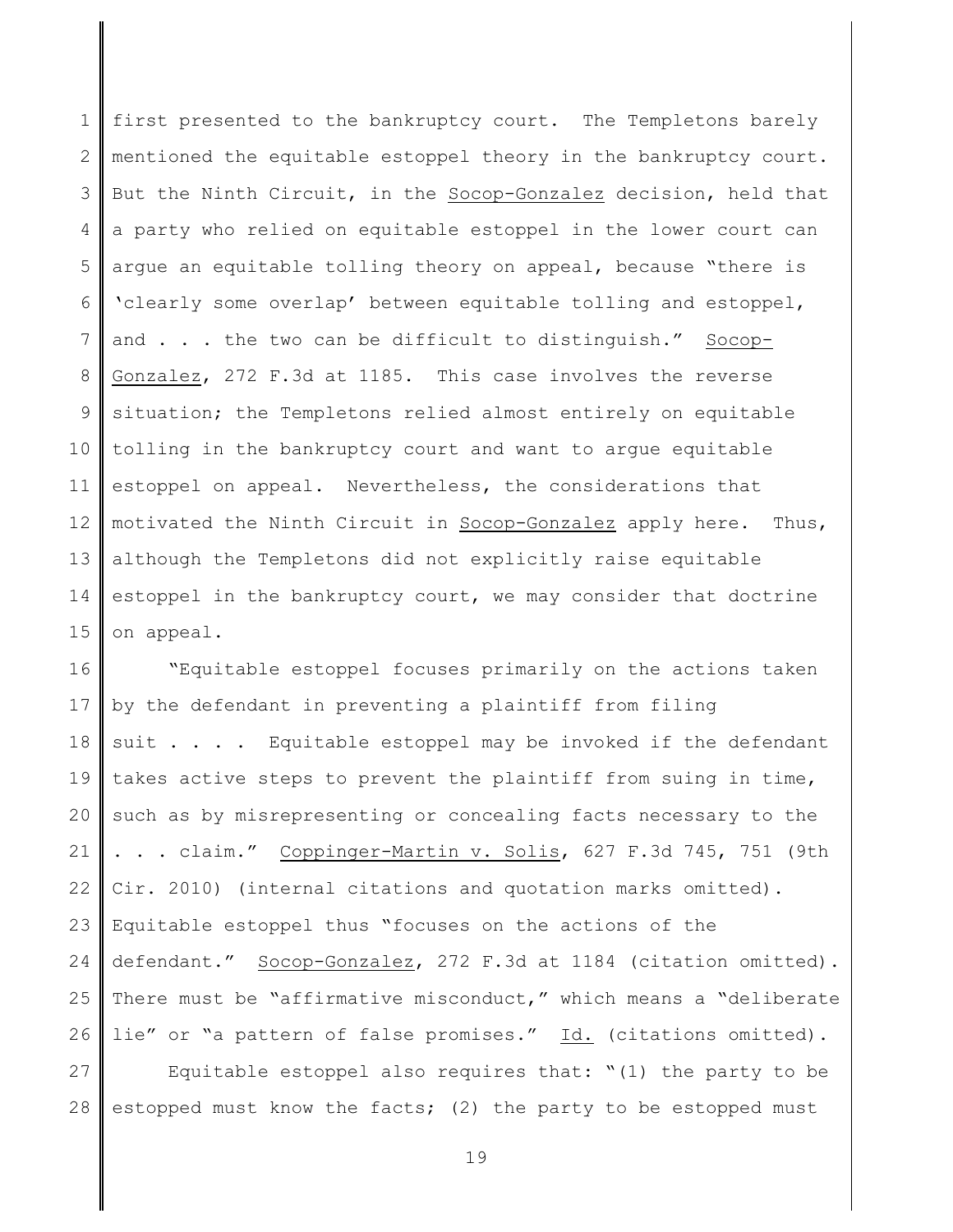1 2 3 4 5 6 7 either intend that its conduct will be acted upon or act in a manner that the party asserting estoppel has a right to believe it is so intended; (3) the party asserting estoppel must be ignorant of the true facts; and (4) the party asserting estoppel must rely on the conduct to its injury." Alary Corp. v. Sims (In re Associated Vintage Grp., Inc.), 283 B.R. 549, 567 (9th Cir. BAP 2002) (citations omitted).

8 9 10 11 12 13 14 15 16 17 18 In the present case, there are some indications that equitable estoppel might apply. The Debtor must have known about the fraudulent transfers that were drawn from her bank account. The bankruptcy court highlighted "Debtor's egregious conduct, including but not limited to, the failure to schedule assets, false oaths in the schedules and in response to questions at creditors' meetings, the failure to turn over documents and cooperate with the trustee  $\ldots$  . . " Finally, the court found that the Trustee did not and could not have known of the fraudulent transfers and, thus, did not bring suit on those transfers.

19 20 21 22 23 24 The court did not, however, make comparable findings of misconduct against the Appellees other than the Debtor. It did not find that the Debtor's misconduct was attributable to the other Appellees. In the absence of such findings, we cannot say that the bankruptcy court erred in its failure to apply the equitable estoppel doctrine.

25 26 **C. The Panel declines to consider items not before the bankruptcy court and will not take judicial notice of the Templetons' supplemental documents.**

27 28 Finally, the Templetons urge us to take judicial notice of supplemental documents that were not before the bankruptcy court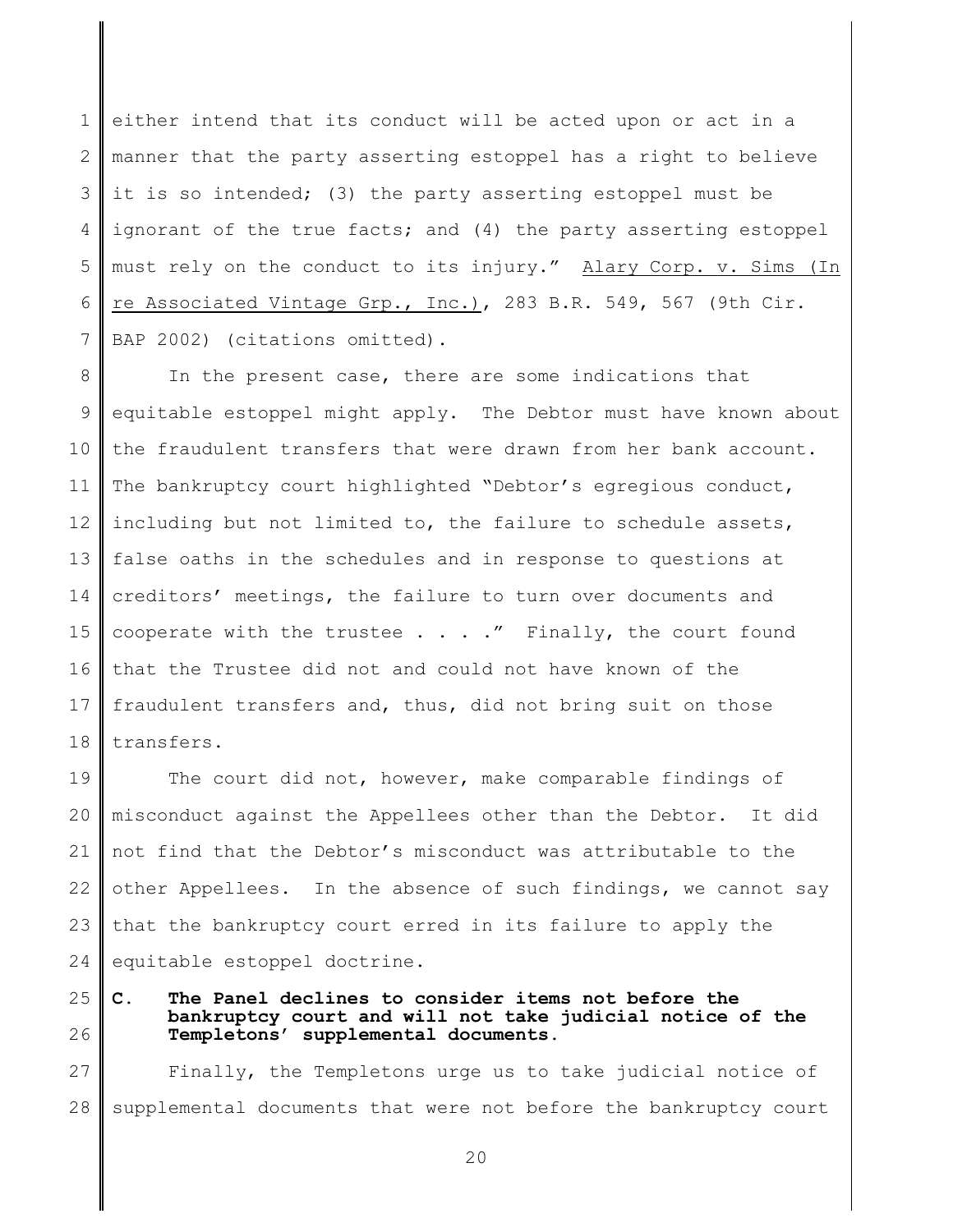1 2 during its consideration of the underlying summary judgment motions. We will not do so.

3 4 5 6 7 8 In the first place, the Templetons acknowledged at oral argument that they offered the additional documents only to show that the Trustee acted diligently after discovering the transfers. Because we have decided that the Trustee's postdiscovery diligence is irrelevant, the supplemental documents are unnecessary.

9 10 11 12 13 14 15 16 17 18 In any event, except in rare cases where "'the interests of justice demand it,' an appellate court will not consider evidence not presented to the trial court[.]" Graves v. Myrvang (In re Myrvang), 232 F.3d 1116, 1119 n.1 (9th Cir. 2000) (quoting Dakota Indus., Inc. v. Dakota Sportswear, Inc., 988 F.2d 61, 63 (8th Cir. 1993); citing Kirshner v. Uniden Corp. of Am., 842 F.2d 1074, 1077 (9th Cir. 1988)). An appellate court is "concerned only with the record before the trial judge **when his decision was made**." Kirshner, 842 F.2d at 1077 (citation omitted) (emphasis in original).

19 20 21 22 23 In the present case, it is undisputed that the bankruptcy court did not consider the supplemental documents.<sup>8</sup> The Templetons have not presented the Panel with any extraordinary circumstances that would justify our consideration of the supplemental documents. Nor do they show "error or accident"

- 24
- 25

<sup>27</sup> 28 <sup>8</sup> Appellees also point out that the bankruptcy court struck Item 3 in the excerpts of record. We have considered this document to the extent necessary to understand the relevant factual background.